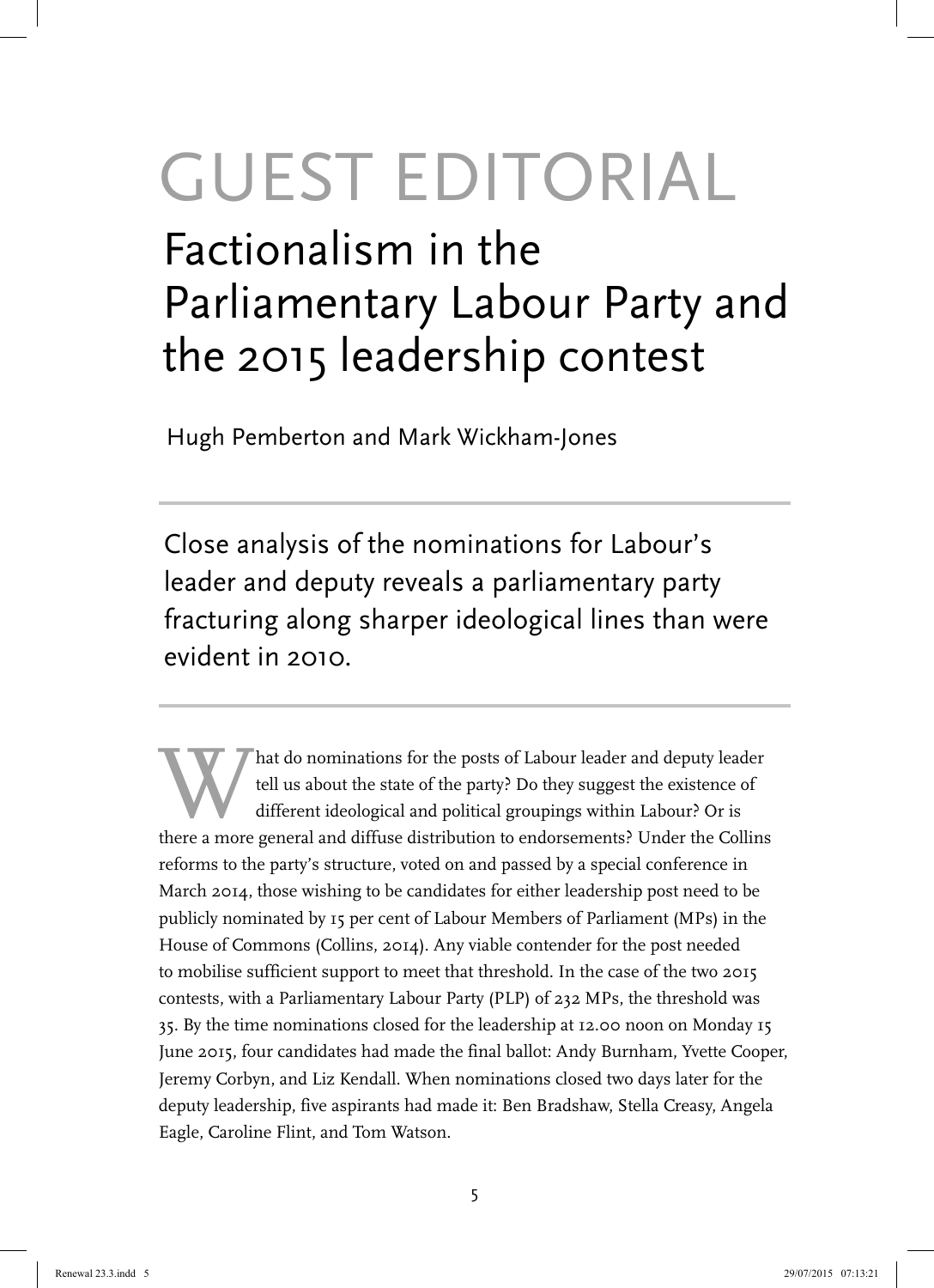In this article, we examine nominations for the leadership and deputy leadership in 2015 to evaluate what they reveal about the state of the Labour Party. In particular, we ask whether patterns in nominations reveal the existence of ideological divisions within the party. Do discrete factions exist within the PLP? By faction, we do not mean an organised structured grouping with a distinct internal institutional framework and rules of membership. Rather we see factions as clusters of MPs sharing a similar political and ideological outlook whilst acting, for the most part, in a collectively consistent manner. In the first part of the article we look at how voting in the 2010 Labour leadership aligned with nominations for the two contests in 2015. We then go on to examine potential groupings between the supporters of the different candidates for the posts of leader and deputy. We compare and contrast the configuration of nominations between the two contests to determine whether particular groupings endorsed different candidates for each. Last, we consider the possible ideological basis of any clusters. We look at the roles that a close identification with Labour's affiliated unions, including financial contributions to an MP's constituency on the one hand, and the role of Progress, as an internal group within the party on the other, may have had in shaping distinct and contrasting ideological orientations.

|                      | Leader             | <b>Deputy leader</b>  |                    |  |  |  |
|----------------------|--------------------|-----------------------|--------------------|--|--|--|
|                      | <b>Nominations</b> |                       | <b>Nominations</b> |  |  |  |
| Andy Burnham         | 68                 | Ben Bradshaw          | 37                 |  |  |  |
| <b>Yvette Cooper</b> | 59                 | <b>Stella Creasy</b>  | 35                 |  |  |  |
| Jeremy Corbyn        | 36                 | Angela Eagle          | 38                 |  |  |  |
| Liz Kendall          | 41                 | <b>Caroline Flint</b> | 43                 |  |  |  |
|                      |                    | <b>Tom Watson</b>     | 62                 |  |  |  |
| Did not nominate     | 28                 | Did not nominate      | 17                 |  |  |  |

*Table 1: Nominations for leader and deputy leader, Labour Party, 2015*

Source: Labour Party, 2015a

## **The alignment between the 2010 Labour leadership contest and the 2015 leadership election**

Following the outcome of the 2015 general election, 165 Labour MPs who took part in the 2010 leadership contest remained in the House of Commons (along-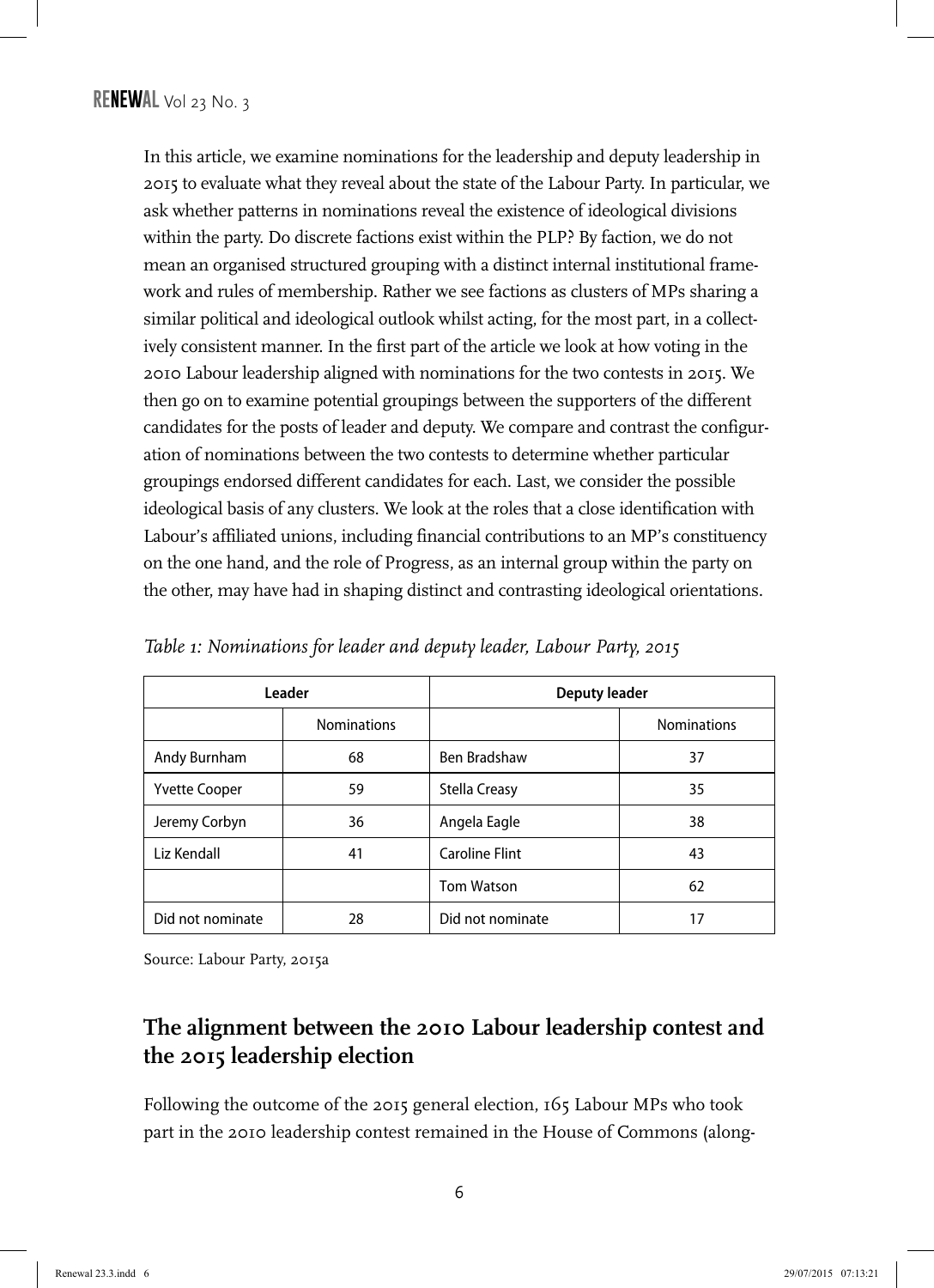side two colleagues who had not voted – Harriet Harman and Nick Brown). How did their nominations in 2015 compare to their first choice votes in 2010 and can we detect evidence that those nominations indicate that factionalism has become more significant since 2010?

|                                                                                                                                                                                                                                                                                                                                                  | DA           | EB             | AB       | <b>DM</b> | EM   | <b>DNP</b>     |
|--------------------------------------------------------------------------------------------------------------------------------------------------------------------------------------------------------------------------------------------------------------------------------------------------------------------------------------------------|--------------|----------------|----------|-----------|------|----------------|
| Andy Burnham                                                                                                                                                                                                                                                                                                                                     | $\mathbf{0}$ | 11             | 9        | 7         | 16   | 25             |
| <b>Yvette Cooper</b>                                                                                                                                                                                                                                                                                                                             | 0            | 15             | 0        | 13        | 12   | 18             |
| Jeremy Corbyn                                                                                                                                                                                                                                                                                                                                    | 4 (4)        | 2(1)           | 1(1)     | 6(1)      | 9(5) | 14 (6)         |
| Liz Kendall                                                                                                                                                                                                                                                                                                                                      | 0            | $\overline{2}$ | 1        | 28        | 4    | 6              |
| Did not nominate                                                                                                                                                                                                                                                                                                                                 | $\Omega$     | $\mathfrak{p}$ | $\Omega$ | 17        | 6    | $\mathfrak{p}$ |
| Notes: figures in parentheses give<br>Corbyn's support before the final 24<br>hours of nominations; DNP - did not<br>participate (joined Commons since<br>2010); Cooper's figure does not<br>include Nick Brown, who did not<br>vote as chief whip in 2010; Harriet<br>Harman, who did not vote in 2010 or<br>nominate in 2015, is not included. |              |                |          |           |      |                |

|               | Table 2: Final nominations for Labour Party leader, June 2015, and first choice |  |  |  |  |
|---------------|---------------------------------------------------------------------------------|--|--|--|--|
| votes in 2010 |                                                                                 |  |  |  |  |

Source: Labour Party, 2015a

What do we learn from the nominations detailed in Table 2? Such endorsements are clearly an important public statement. However, they need interpreting with some care. Nominations need not reflect direct ideological alignment (MPs might support a colleague for personal reasons). In particular, some of the support offered to Jeremy Corbyn, standing on an anti-austerity ticket, needs to be assessed with caution. A late and rather reluctant entrant to the contest, joining the other aspirants on 3 June 2015, Corbyn struggled to meet the 35 MPs threshold and did so only a few moments before nominations closed: manifestly a number of those supporting him did so to assist him in making the ballot and not because they endorsed his political position. Nominations had opened on Tuesday 9 June but by Friday 12 June, four days later, Corbyn had less than half the number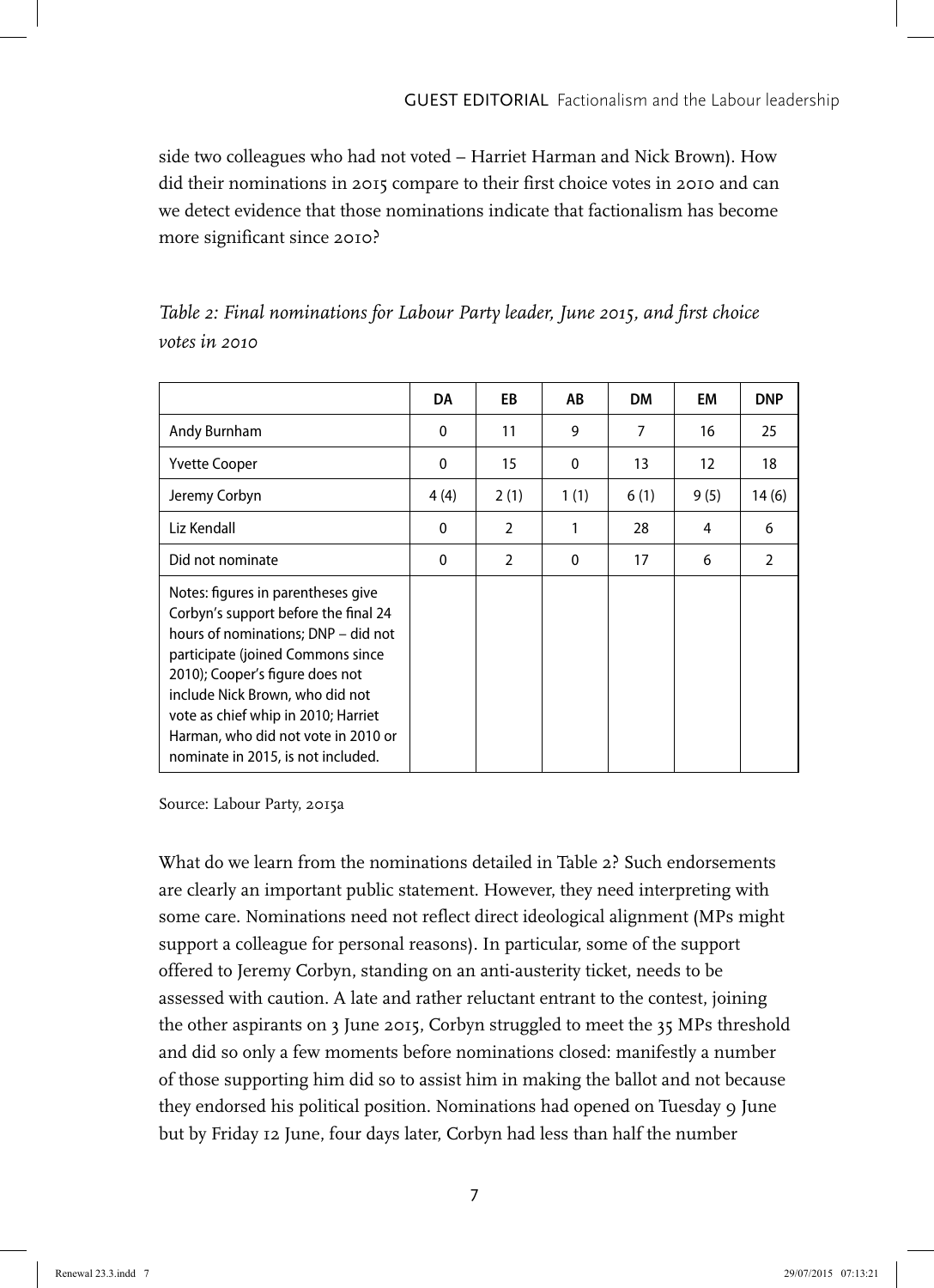needed: the remaining endorsements, many coming on the Monday morning immediately before nominations closed at noon, 15 June, may be artificial. (However, in contrast to the 2010 contest, MPs were not allowed to revoke a nomination and reallocate it unless the nominee formally withdrew from the contest: Labour Party, 2015b, clause B14).

Noting these broad points, a number of details are worth noting from Table 2. First, the importance of David Miliband's supporters for Liz Kendall's 2015 campaign is manifest. Nearly 70 per cent of all of those nominating Kendall (returning MPs and new entrants alike) had voted for David as their first choice candidate in 2010 and if we restrict the analysis to those who had voted in the earlier contest, the proportion was higher still at around 75 per cent.

Second, support for the other candidates in 2015 appears to be more diffuse amongst those who had expressed their opinion in 2010. Only 11 MPs survived who had given Andy Burnham their first choice in 2010: he held on to nine of them in nominations for 2015. But Burnham also picked up support from those who voted for Ed Balls and Ed Miliband as their first preferences in 2010. Clearly Burnham's position has been transformed from that of a rather weak 'also ran' campaigning largely on the basis of his local roots in 2010 to that of frontrunner by 2015 (see discussion in R. J. Johnston et al., 2015a). Relatively few of David Miliband's advocates endorsed Burnham five years later.

Third, the biggest group backing Cooper's campaign came from those who had voted for Ed Balls, her husband, as first choice in 2010. At 80 per cent, a bigger proportion of Balls's supporters remained in the Commons than with the other 2010 candidates (though, not of course, the candidate himself). Nearly half of these, 15 out of 32, backed Cooper. She also picked up support from those who had backed David and Ed Miliband as well as Ed Balls.

Fourth, discounting Jeremy Corbyn's nominations from the last day or so, the picture of support for him is as follows. All of those remaining MPs who voted for Abbott as first choice in 2010 nominated him (just four in total). He picked up a further five who voted for Ed Miliband, alongside one each who voted for Ed Balls, Andy Burnham and David Miliband.

The overall pattern thus suggests a degree of ideological consistency. In 2010 a YouGov/*Sunday Times* poll asked the party members to place the then Labour leadership candidates on a left right scale running from -100 (very left-wing

8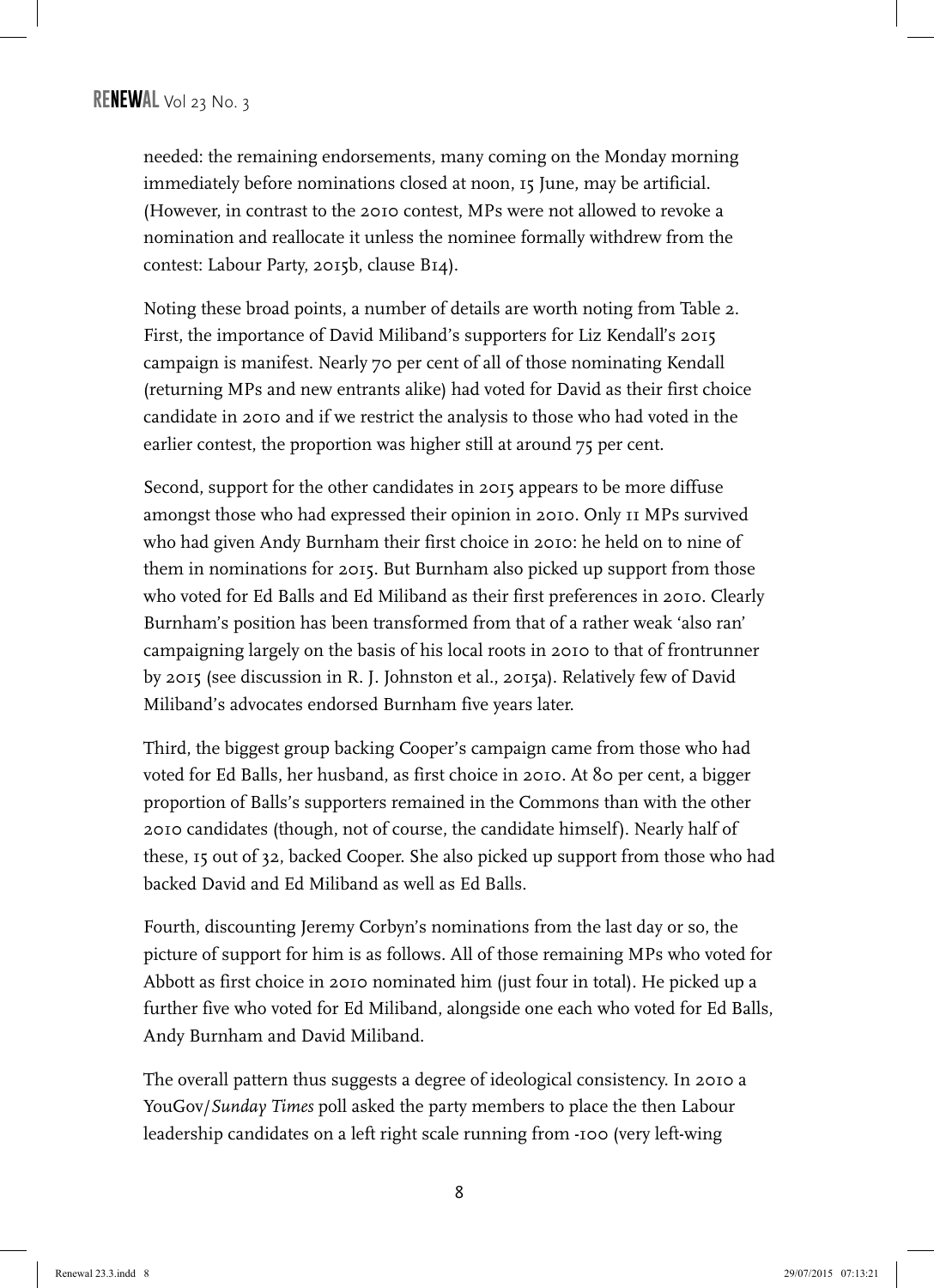politics) to 0 (centre) and on to 100 (very right-wing politics). The members placed Abbott at -66, and David Miliband at -2. Between these outliers, they put Burnham at -32, Ed Miliband at -31 and Balls at -28 (see Quinn, 2012, 74-5). Tony Blair was located at +9. Labour-affiliated trade unionists gave a similar distribution, though Ed Miliband and Balls shared a position at -23. At the time of writing, the 2015 campaign lacks such polling data to locate candidates in terms of their ideological position. However, at the start of the contest, press commentators and others were quick to define Kendall as a moderniser on the right of the party: that is, in some way or other, as a Blairite candidate (see, for example, Merrick, 2015; *LabourList*, 2015a and Chakelian, 2015a). They identified Burnham as a candidate on the left of the party, one able to attract support from Labour's trade union affiliates. They suggested that Cooper located herself as a more centrist candidate in ideological terms. Jeremy Corbyn entered the contest explicitly as an anti-austerity candidate adopting a strong, left-wing line against any further cuts in public spending and claiming to be 'standing to give Labour Party members a voice' (*LabourList*, 2015b).

There is, accordingly, some ideological consistency across Labour within these positions in how support has transferred from first choice voting in 2010 to nominations in 2015. The same point can be made by analysing how David and Ed Miliband's support divided up five years later: as we have seen, the biggest chunk of David's votes went to Liz Kendall. Ed's support split largely between Burnham and Cooper. Relatively little of it went to Liz Kendall.

A last point concerns the 65 MPs who nominated for the first time in 2015 without having voted in the previous election. Liz Kendall performed very weakly among this group, picking up only six supporters. By contrast, Jeremy Corbyn performed proportionately very well among new MPs, picking up six of his first 17 supporters from the 2015 intake. Mary Creagh, who withdrew as a candidate from the race on Friday 12 June, also did well among this group. When she pulled out she had only 10 nominations. Apart from her own, she had only one other nomination from someone who had played any part in the 2010 contest.

#### **2010 votes and 2015 nominations for the deputy leadership**

As with the leadership, nominations for Labour's deputy leader (see Table 3 below) need to be interpreted with care. Seven candidates declared their intention to run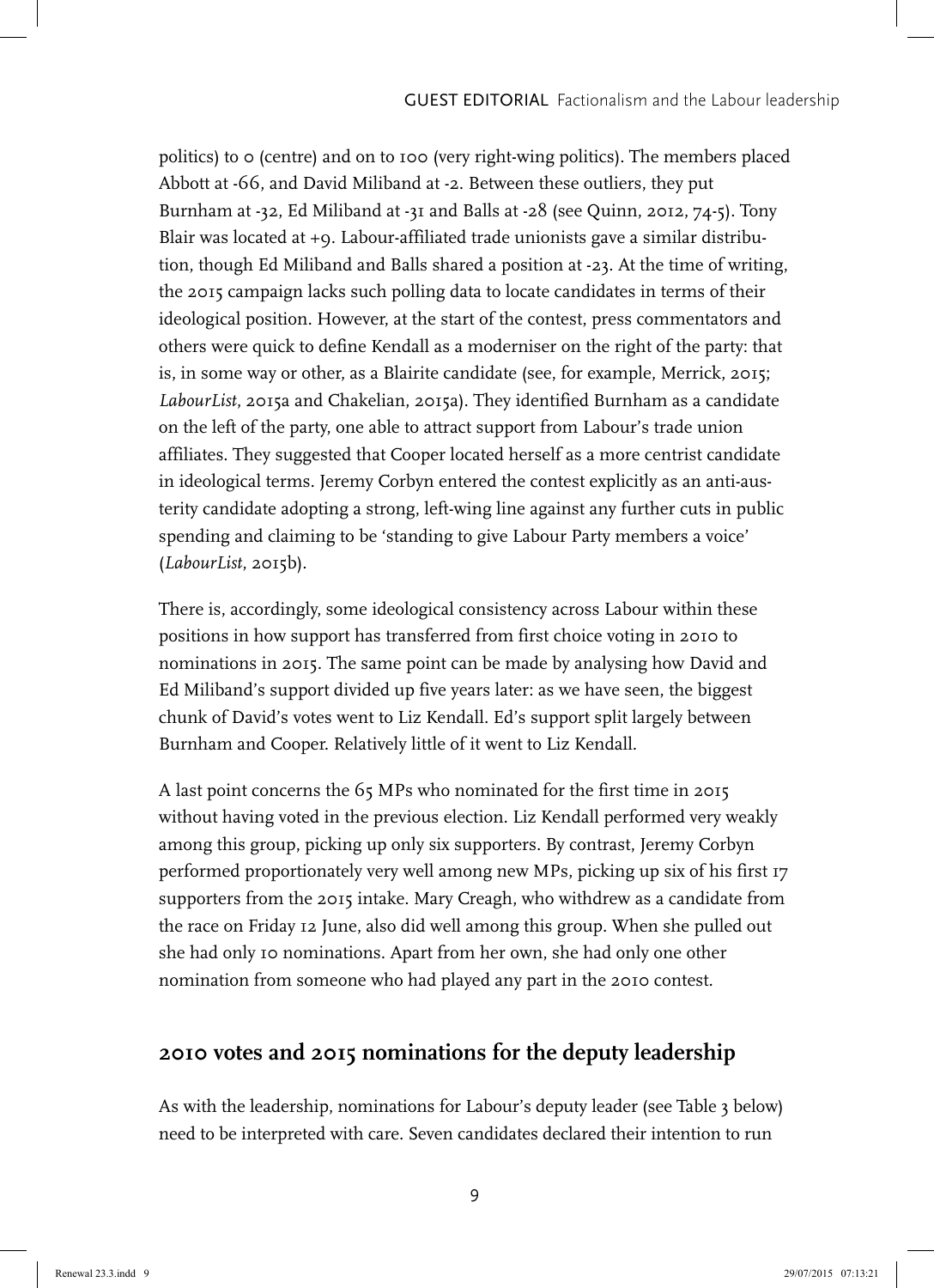for the post. One, John Healey, pulled out a few days after nominations opened. On the morning that nominations closed only two of the six remaining candidates had met the threshold. At this point, one of the four, Rushanara Ali, withdrew to free up support for the others. With frantic lobbying, the remaining three all made it over the threshold, though none of them by much. As with Corbyn's leadership bid, some nominations seemed unlikely to be indicative either of ideological alignment or of a broadly consistent political outlook. Diane Abbott, the left's candidate for leader in 2010, nominated Stella Creasy, generally perceived as being on the right of the party, as deputy. The nominations for the deputy leadership, however, may have been less manipulated than those for Corbyn for the leadership to the extent that some MPs may have waited until the last minute before nominating to see who would be the most viable of the remaining candidates.

Table 3 indicates some patterns of support within the PLP for those seeking the deputy leadership from those who had voted in 2010. Tom Watson received most nominations: he took a block of support from those who had voted for Ed Balls in 2010, but also received endorsements from the backers of both David and Ed Miliband. Angela Eagle also received a diffuse range of backing. Ben Bradshaw's nominations came mainly from David and Ed Miliband. Support for the remaining two candidates, Stella Creasy and Caroline Flint, came largely from David Miliband.

|                                                                                                                             | DA             | EB             | AB             | <b>DM</b>         | EM | <b>DNP</b> |
|-----------------------------------------------------------------------------------------------------------------------------|----------------|----------------|----------------|-------------------|----|------------|
| Ben Bradshaw                                                                                                                | 0              | 5              | $\overline{2}$ | 12                | 12 | 6          |
| Stella Creasy                                                                                                               | 1              |                | 0              | $12 \overline{ }$ | 4  | 17         |
| Angela Eagle                                                                                                                | $\overline{2}$ | 7              | $\overline{2}$ | 7                 | 8  | 11         |
| <b>Caroline Flint</b>                                                                                                       | 0              | 1              | 4              | 23                | 9  | 6          |
| <b>Tom Watson</b>                                                                                                           | $\mathbf{0}$   | 16             | $\overline{2}$ | 10                | 10 | 24         |
| Did not nominate                                                                                                            | 1              | $\overline{2}$ | 1              | 7                 | 4  |            |
| Notes: Angela Eagle's nomina-<br>tions do not include Nick Brown,<br>Chief Whip in 2010; Harriet<br>Harman is not included. |                |                |                |                   |    |            |

*Table 3: Final nominations for the deputy leadership, 2015 and first choice votes in 2010*

Source: Labour Party, 2015a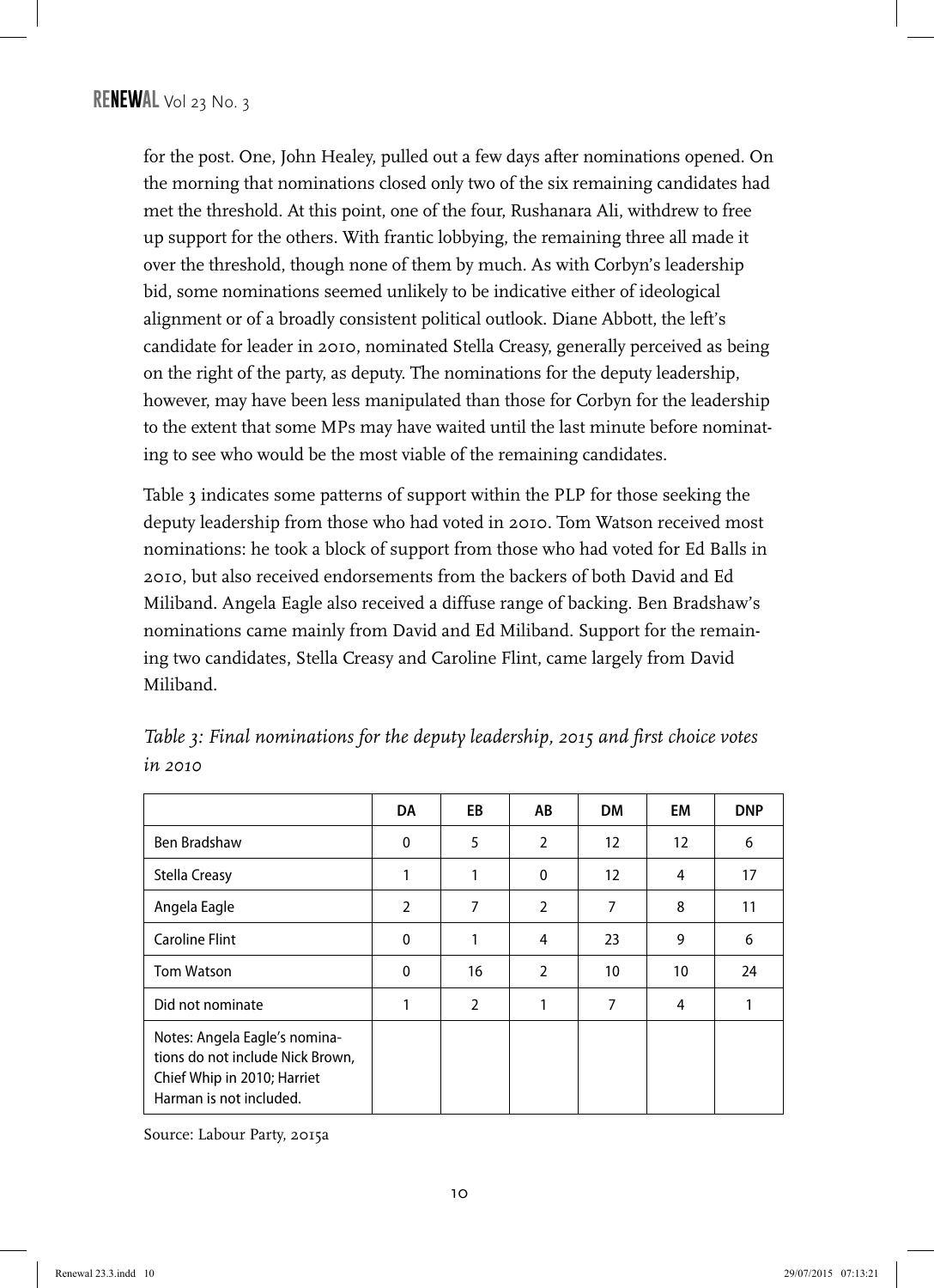How do these nominations map on to the candidates' ideological positions? As with the leadership, at the time of writing, no polls have been published regarding ideological alignment. Press commentators and blogs offer preliminary, if slightly basic, assessments of Angela Eagle and Tom Watson as being on the left of the party (the latter attracting support from the affiliated unions), while they locate Ben Bradshaw, Stella Creasy and Caroline Flint on the right (see, for example, Chakelian, 2015b; and *LabourList*, 2015c). Stella Creasy is one of only two MPs on the national committee of the Movement for Change, an organisation promoting community level interventions, founded as part of David Miliband's 2010 leadership bid. The pattern of nominations for deputy leader is broadly consistent with this ideological characterisation. Watson picked up support from Ed Balls and Ed Miliband (though those who voted for David Miliband also nominated him). Eagle's support was broadly similar. In keeping with their apparent location toward the right of the party, Creasy and Flint both received strong support from erstwhile backers of David Miliband and relatively little from elsewhere. Bradshaw's backing came from David and Ed Miliband: given his apparent position on the party's right, the support for him coming from those who voted for Ed Miliband is perhaps surprising. An outgoing member of the Labour Cabinet in 2010, he failed to gain a place in the Shadow Cabinet elections of October that year and subsequently remained on the backbenches for the remainder of the 2010-15 parliament.

In sum, the two biggest correlations between first preference votes in 2010 and deputy leadership nominations in 2015 were for Flint from David Miliband's backers and for Watson from Ed Balls's supporters. The pattern is somewhat different for those who had not taken part in the 2010 contest. Watson and Creasy performed most strongly among this group; Flint was relatively weak, picking up only six of her 43 nominations.

#### **Clusters in 2015**

Are there clusters within the nominations for leader and deputy leader in 2015? Did those who favoured a certain leadership contestant tend to favour a particular candidate for the post of deputy? We examine this material in Table 4 below.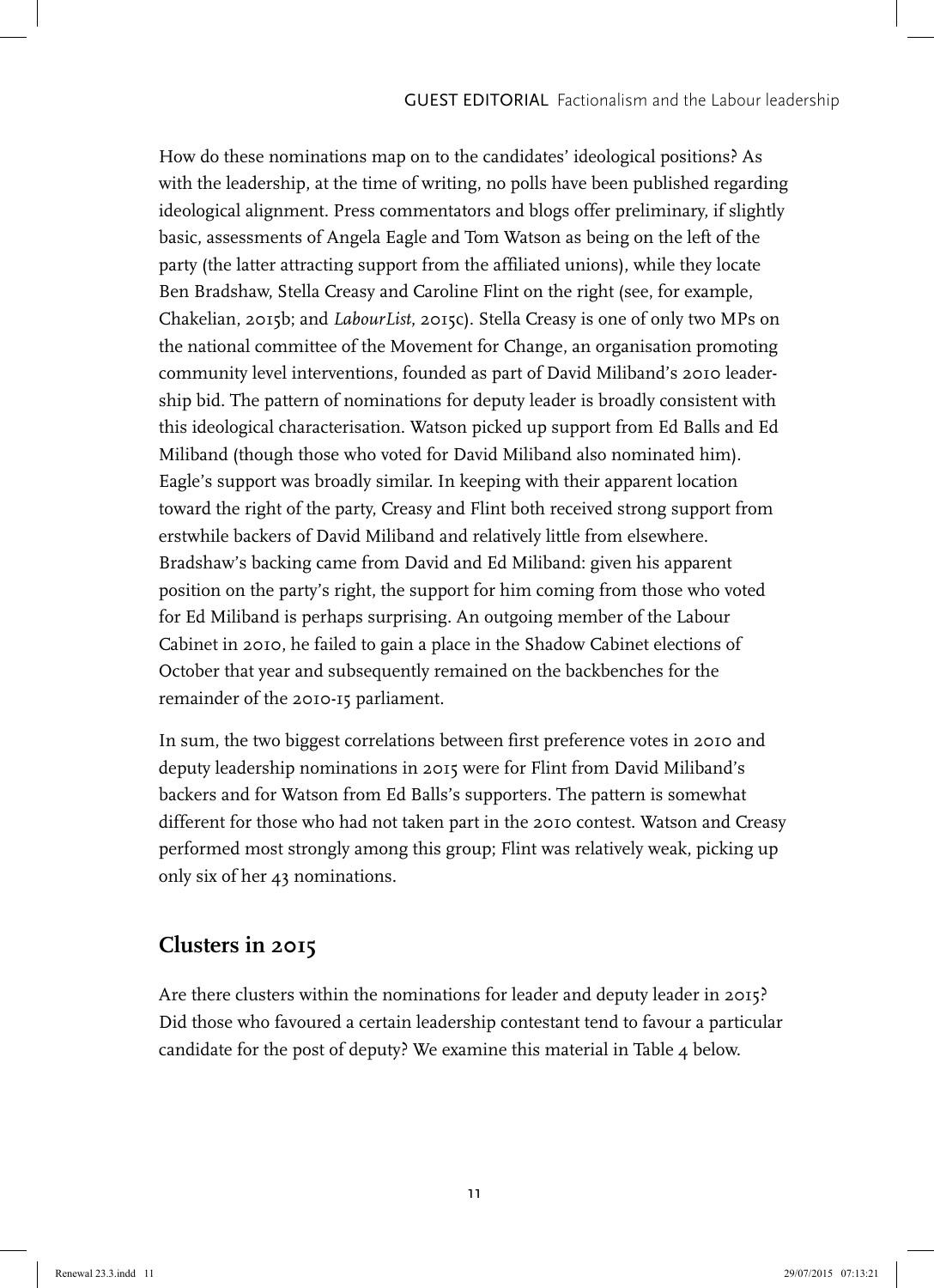|                | <b>Bradshaw</b> | Creasy | Eagle         | <b>Flint</b> | Watson | No nomination |
|----------------|-----------------|--------|---------------|--------------|--------|---------------|
| <b>Burnham</b> | 6               |        | 14            | 16           | 24     |               |
| Cooper         | 13              |        | 10            | 6            | 22     |               |
| Kendall        | 4               | 12     | 4             | 18           | 2      |               |
| Corbyn         | 10              |        | 8             | 0            | 10     |               |
| No nomination  | 4               | 4      | $\mathcal{P}$ | ξ            | 4      |               |

|  |  | Table 4: Nominations for leadership by nominations for deputy leadership, 2015 |  |  |  |
|--|--|--------------------------------------------------------------------------------|--|--|--|
|  |  |                                                                                |  |  |  |

Source: Labour Party, 2015a

The data in Table 4 indicate the wide range of different possible permutations for leader and deputy leader. Clearly nominations were diffused across the PLP. Of the twenty possible combinations, only one pairing receives no support at all: unsurprisingly so, in that it is the unlikely pairing of Jeremy Corbyn as leader with Caroline Flint as deputy. The three largest groupings are Burnham/Watson (10 per cent of the total), Cooper/Watson (9 per cent) and Kendall/Flint (8 per cent). These clusters of support can be noted taking each candidate for the post of deputy in turn.

Ben Bradshaw's support comes mainly from those backing Yvette Cooper and Jeremy Corbyn. Of the candidates in the deputy election, Bradshaw's base of nominations appears quite surprising. Identified as being on the right of the party, he did not attain much of the backing that had gone to Liz Kendall for the leadership. We discuss this point further below. It might be noted that much of the support he received from those who had backed Corbyn came from individuals who nominated both at the last minute. Bradshaw received 16 nominations in the last day or so before the lists closed. Six of the ten MPs who nominated both Corbyn and Bradshaw did so in the last 24 hours of this phase of each contest. Endorsements for Stella Creasy, as we might expect given her ideological outlook, come mainly from those backing Liz Kendall for the leadership. Again, consistent with their political positions, Angela Eagle attracted support from those who had endorsed Andy Burnham. The biggest group backing Caroline Flint came from Liz Kendall. Tom Watson had two large clusters of support, one that had backed Andy Burnham and one that had backed Yvette Cooper. Looking at the data, the degree of ideological consistency, especially on Labour's right, is striking. Liz Kendall's support went to Creasy and Flint. Equally striking is the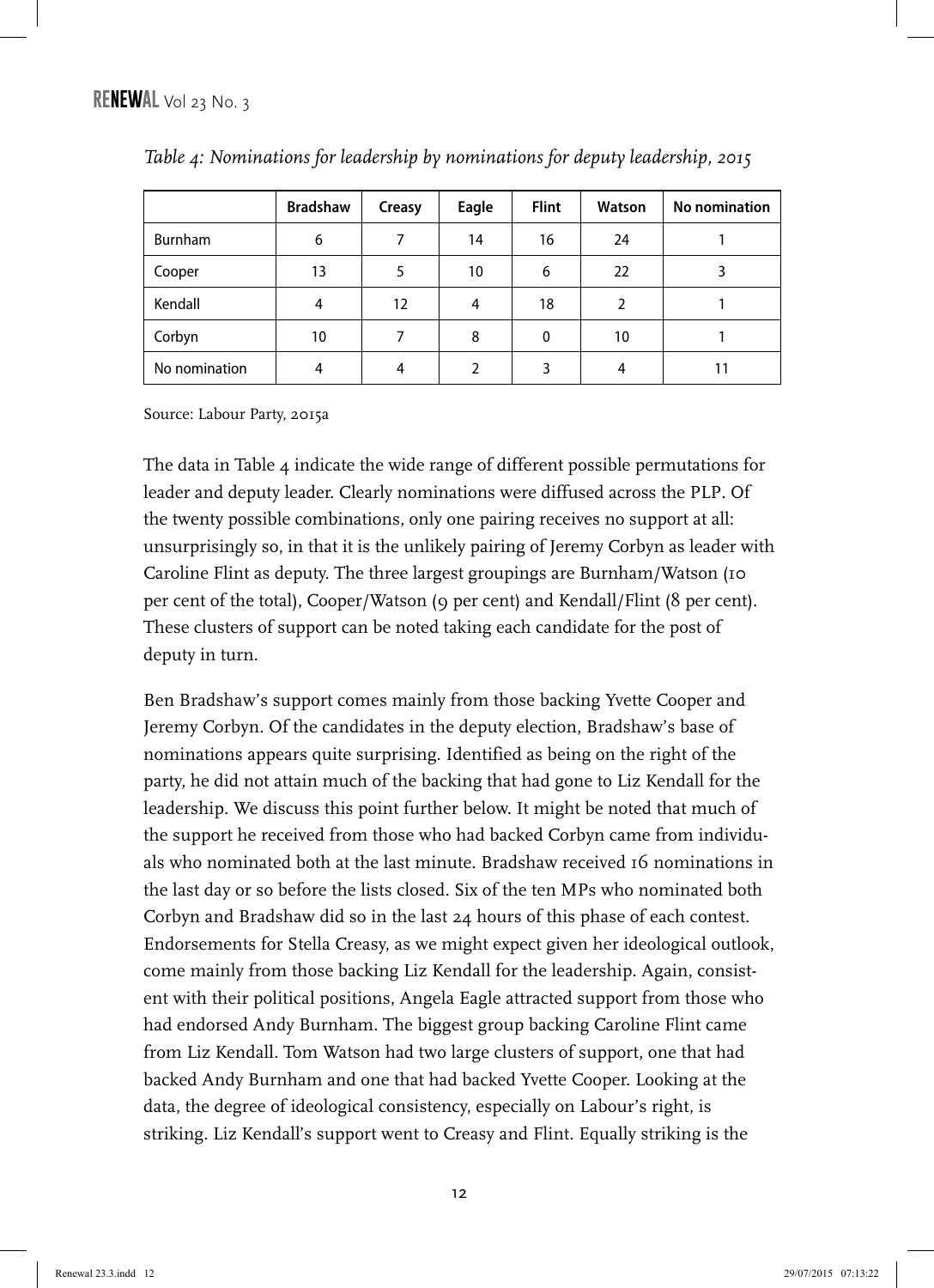lack of support offered to Kendall/Watson, a combination preferred by only two MPs out of 232.

Focusing on support amongst the 2015 intake, the biggest clusters are those for Cooper/Watson (13 per cent of the total), Burnham/Watson and Corbyn/Watson (both 11 per cent). What is perhaps most noteworthy about those MPs newly elected in 2015 is how little support Liz Kendall attracted from them – just three in total – and how much Tom Watson received. The Kendall/Flint combination falls from 8 per cent of the PLP to just 2 per cent of the 2015 intake.

## **The ideological sources of factions within the PLP: the role of Labour's affiliated unions and Progress**

This analysis of nominations indicates factional clustering within the party, but are there institutional characteristics to those factions that indicate an ideological underpinning to them? Much has been made in the press over the last five years or so of the arguments within Labour between the party's trade unions, most notably Unite, the largest affiliate, on the one hand, and Progress, an internal grouping, on the other. Founded in 1996, Progress is usually presented as an internal grouping within Labour, one loyal to Tony Blair's leadership. For a long period, it characterised itself as a New Labour pressure group. In 2014, it dropped the New Labour moniker and described itself as a mainstream grouping within the party. Jackie Ashley, the *Guardian* columnist described Progress as 'the inner bastion of Blairism', articulating a position based around free markets and centrist thinking (Ashley, 2012). Such an orientation brought Progress into conflict with Labour's affiliated unions such as Unite and the GMB. Blogging after the election defeat, Richard Angell, Director of Progress, defended Labour's link with the unions. At the same time, however, he criticised the internal structure of Unite and the authority it accorded Len McCluskey as general secretary, the union's threat to withdraw funding from Labour if it did not get its own way, and the idea that Labour MPs should be 'centrally chosen trade union officials, "rewarded" for their service with a safe seat' (Angell, 2015). His comments were typical of a long running feud. In 2012, Paul Kenny, general secretary of the GMB, proposed that Labour should ban Progress (Wintour, 2012). Dave Prentis of Unison followed this up, suggesting it was 'a party within a party, funded by external interests' (Milmo, 2012). What bearing might such a disagreement have had on nominations for the two 2015 leadership contests?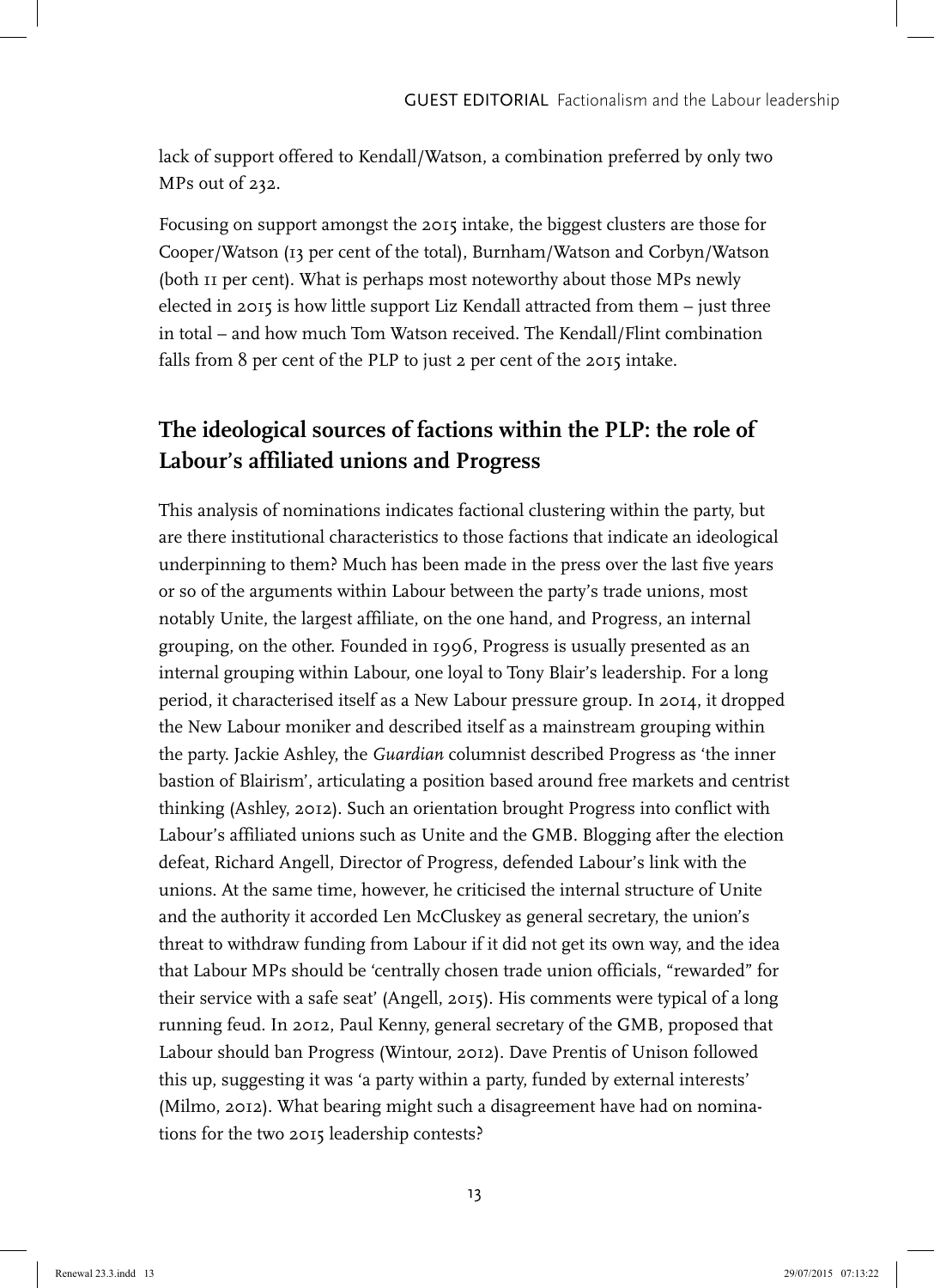There are, of course, a number of ways in which members of the Parliamentary Labour Party might be involved in trade union activities. The three largest unions affiliated to Labour (Unite, Unison and the GMB), all reported as being at odds with Progress, have sponsored more than 50 meetings at the Labour conference over the last five years. Many such events focus on leading figures within the unions, although around twenty-five current Labour MPs have spoken at these meetings. Care needs to be taken, however, aligning individuals directly with the union organising any meetings. Shadow ministers might wish to speak to their portfolio, others may participate on the basis of links with any group co-sponsoring a meeting. Union interests have varied widely, including some foreign policy concerns (for example, Cuba or Palestine), but are often focused on economic matters. Some Labour MPs also blog as members of the Parliamentary Labour Party trade union group. Following the 2015 election two statements were published defending the role of organised labour within the party: ten MPs wrote to the *Guardian* in mid-May followed by a statement defending the union link published in the *New Statesman* at the end of that month (see respectively Burgon et al., 2015; Lavery et al., 2015).

Taking these activities together, we get a total of around 60 Labour MPs engaging in trade union activities, something like a quarter of the Parliamentary Labour Party. There is some overlap with those who have taken part in Progress events: around a quarter have done so, although only around six MPs appear to have been active at union events while being frequent participants within Progress (and some of these have spoken only once on the conference fringe at a union meeting). All four candidates for the leadership have spoken at the Labour conference on trade union platforms (Jeremy Corbyn on Cuba some years ago). Liz Kendall took part in a Unison meeting on social care (her frontbench portfolio); Caroline Flint, running for the deputy, participated in a discussion of local government (again linked to her portfolio) for the same union. Of the candidates for the deputy neither Ben Bradshaw nor Stella Creasy appear to have been involved in a union event.

Of those MPs that have such links to the three large affiliates, most nominated Corbyn (around one third) or Burnham (again, around a third) for the leadership. Eleven supported Cooper while six did not nominate. For the deputy, Watson got most nominations with 27. Eagle received support from 16 of these MPs. Six did not nominate and five plumped for Bradshaw. The candidate most associated with Progress, Liz Kendall, got just two nominations from this group (her own and that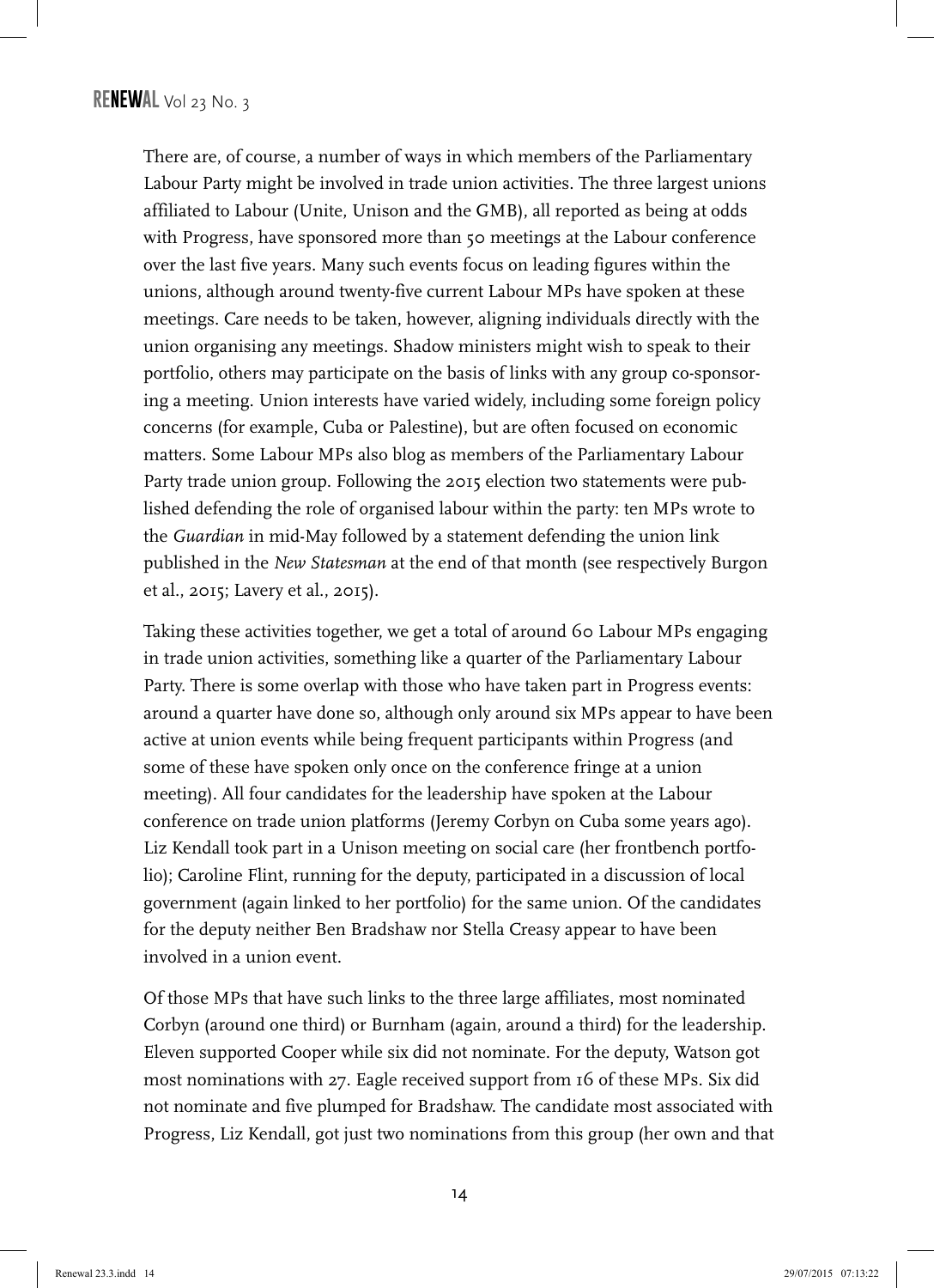of Alison McGovern). For the deputy contest, Creasy got two nominations and Flint three. Of course, such figures must be read with care but they suggest an antipathy amongst MPs with trade union connections for the Kendall/Creasy/ Flint candidatures.

Another means by which a trade union alignment within the PLP might be identified is through the financial contributions that organised labour might make to an MP's Constituency Labour Party, on the basis that a trade union will be more likely to support an MP who is of a similar ideological outlook. Plainly, the trade unions are an extremely significant source of finance for Labour. Between the start of 2011 and the 2015 general election they contributed over  $f<sub>45</sub>$  million to the party, with nearly  $f<sub>6</sub>$  million donated in the first quarter of 2015 alone, as the Labour geared up for the forthcoming general election (Electoral Commission, 2015). Is there any correlation between union finance provided at the constituency level between the 2010 and 2015 general elections and the nominations made during the 2015 leadership contest? Data on such contributions is made available by the Electoral Commission. It is not easy to work with, not least because many contributions are made to umbrella constituency committees, mainly in the major conurbations. For our purposes, however, donations recorded as made directly to the constituency are the significant factor, and these can be identified (see Table 5). Across all unions there is a small correlation evident between union donations to CLPs whose MP went on to nominate either Burnham or Corbyn. The latter CLPs received on average  $f_5$ ,657 and  $f_5$ ,934 respectively from trade unions between the 2010 general election and the end of March 2015, compared with  $f_3564$  and  $f_4552$  respectively for those whose MPs backed either Kendall or Cooper. There was little sign of any relationship in deputy leadership nominations, although unions tended to favour CLPs with MPs supporting Eagle and, perhaps more surprisingly, disfavour those whose MP backed Watson. It is also striking how little financial support has been forthcoming on average for those constituencies whose MPs backed both Kendall and Flint (though Kendall and Watson, backed by only two, is also low).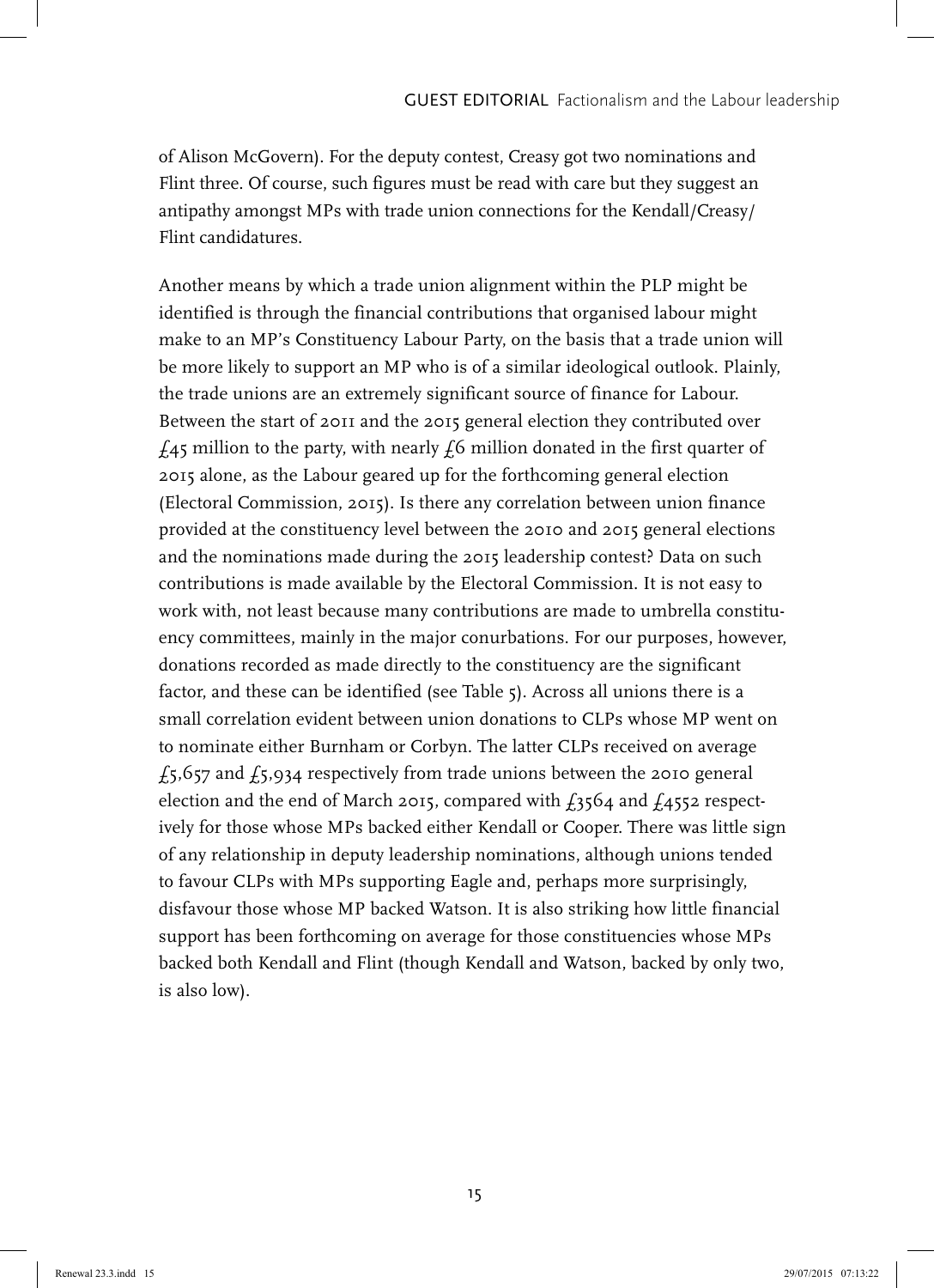|                | <b>Bradshaw</b> | Creasy    | Eagle     | <b>Flint</b> | Watson    | All    |
|----------------|-----------------|-----------|-----------|--------------|-----------|--------|
| <b>Burnham</b> | £3,000          | £5,480    | £6,179    | £6,129       | £5,504    | £5,567 |
| Cooper         | £6,566          | £7,000    | £3,715    | £4,498       | £3,109    | £4,552 |
| Kendall        | £2,281          | £4,881    | £6,111    | £2,756       | £2,175    | £3,564 |
| Corbyn         | £6,892          | £4,609    | £6,344    | £0           | £4,946    | £5,934 |
| All            | £4,902.96       | £4,691.22 | £5,232.87 | £4,061.80    | £4,101.72 |        |

*Table 5: Nominations for leader and deputy leader by value of average union CLP contribution per nominator, 2010-15*

Source: Electoral Commission, 2015

The data shown in Table 5, however, relate to all union contributions. If we restrict the analysis, as shown in Table 6, to Unite donations to Labour constituencies the preference of that union for Burnham and Corbyn for leader, and for Watson and Eagle for deputy leader, is plain. Equally clear is what little financial support those MPs who have backed Kendall as well as Creasy have received from Unite. Of course correlation is not causation, and whilst there are variations in the average donations those averages are not high. Our purpose here is merely to demonstrate a potential relationship between unions and factionalism within the Parliamentary Labour Party. The clear alignment of Unite donations to MPs backing leadership candidates at different points on the left of the party and the very marked lack of union backing for MPs backing Kendall is notable, with Cooper lying between the two. Likewise, we can see a clear alignment between Unite and MPs backing Watson and Eagle for the deputy leadership, and a clear lack of engagement with MPs backing Creasy and to a lesser extent Flint and Bradshaw.

*Table 6: Nominations for leader and deputy leader by value of average Unite CLP contribution per nominator, 2010-15*

|                | <b>Bradshaw</b> | Creasy  | Eagle     | <b>Flint</b> | Watson    | All    |
|----------------|-----------------|---------|-----------|--------------|-----------|--------|
| <b>Burnham</b> | £500            | £1,000  | £2,605    | £1,156       | £1,929    | £1,702 |
| Cooper         | £577            | £200    | £980      | £1,250       | £1,227    | £971   |
| Kendall        | £250            | £217    | £750      | £254         | £750      | £309   |
| Corbyn         | £1,567          | £521    | £375      | £0           | £2,563    | £1,415 |
| All            | £750.67         | £407.14 | £1,493.79 | £710.93      | £1,835.02 |        |

Source: Electoral Commission, 2015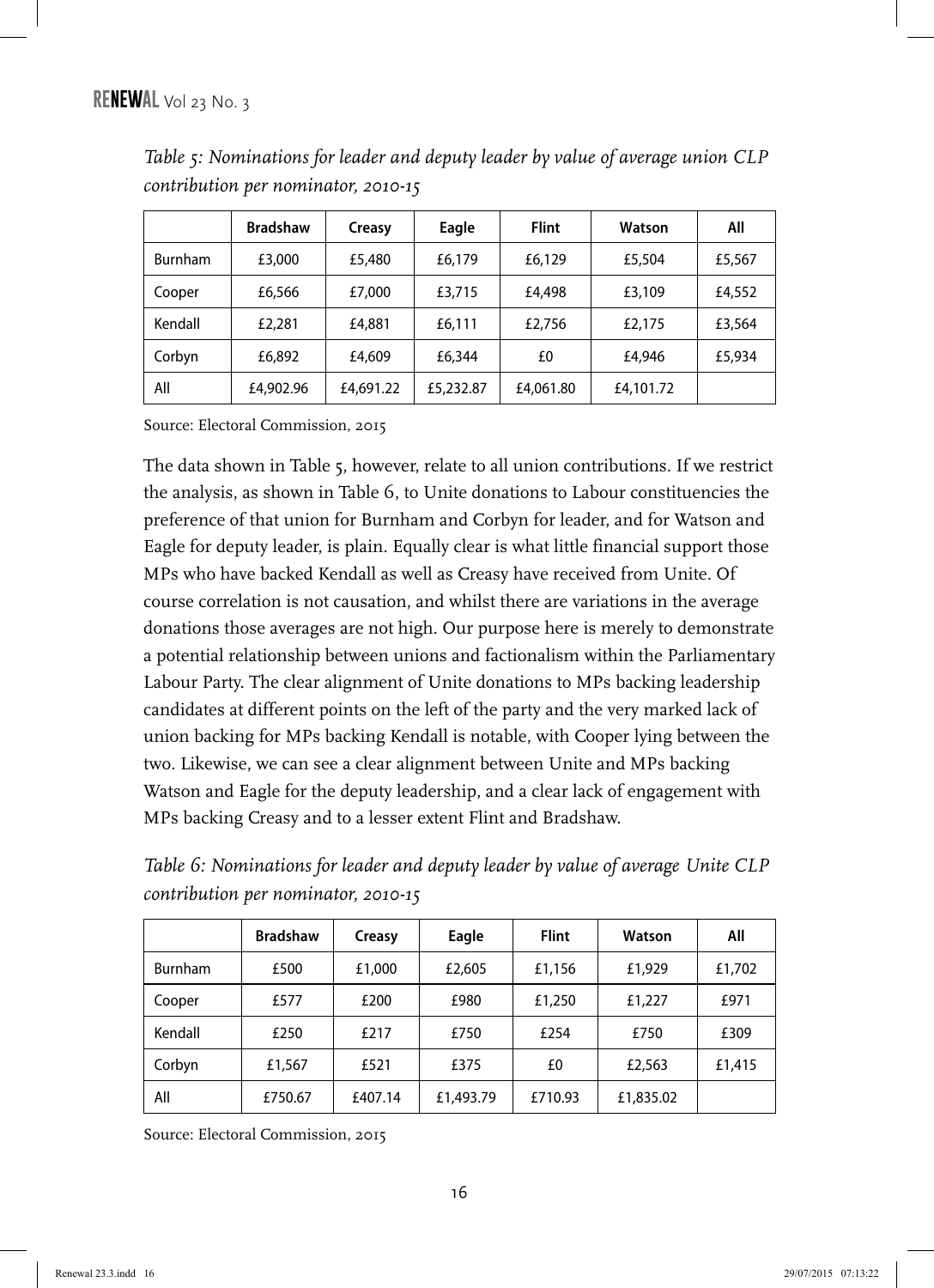What about Progress? In one sense, Progress is more open and pluralist than some of its critics have suggested. Looking at the readily accessible data on the Progress website, coupled with additional material from Labour conferences, it can be seen that a plethora of members of the PLP have participated in Progress activities over the last five years. Progress holds an annual gathering in London as well as a range of open events at the Labour conference each year. In addition to these set piece occasions it has organised political weekends, and regional conferences, alongside a range of themed seminars. Progress publishes a monthly magazine and periodic pamphlets: perhaps most significantly in this regard, in 2011, Robert Philpot, the then director of Progress, edited *The Purple Book*, a collection of essays addressing what kind of measures and general orientation Labour might adopt in order to win the next general election (Philpot, 2011).

Aggregating this data, we find that around 80 MPs, something like 35 per cent of the PLP, have taken part in Progress events in the last five years. (Of those 80, around 15 have taken part in a union event: only one of the 32 MPs who signed either of the statements defending the union link appears to have spoken at a Progress event). On the face of it, these MPs represent all sides in the current leadership contest: Liz Kendall has been especially active but Diane Abbott has spoken at a number of Progress meetings, as has Andy Burnham and Yvette Cooper (though not Jeremy Corbyn). Among the candidates for deputy, Ben Bradshaw, Stella Creasy, Angela Eagle and Caroline Flint have all taken part in Progress activities (Creasy and Flint have been especially active). Tom Watson does not appear to have done so at all.

A rather different picture emerges, however, if we look at the MPs most involved with Progress in terms of the extent of their participation alongside those that hold office within it. Taking MPs with more than five entries or activities on the Progress web-site over the last five years alongside a handful of office holders, we get a total of 28. Eight of these MPs did not take part in the 2010 leadership contest. Of the remainder, sixteen out of twenty backed David as their first choice in 2010. Two chose Ed Miliband, one supported Balls, and Andy Burnham voted, unsurprisingly, for Burnham. In the nomination stage of the 2015 contests, of the 28, over 60 per cent have backed Kendall (18 in total). Two did not nominate (candidates for the deputy leadership), three backed Cooper, and five Burnham.

For the deputy leadership, nominations among the leading members of Progress are more diffuse. Stella Creasy leads this group with 11 nominations, though at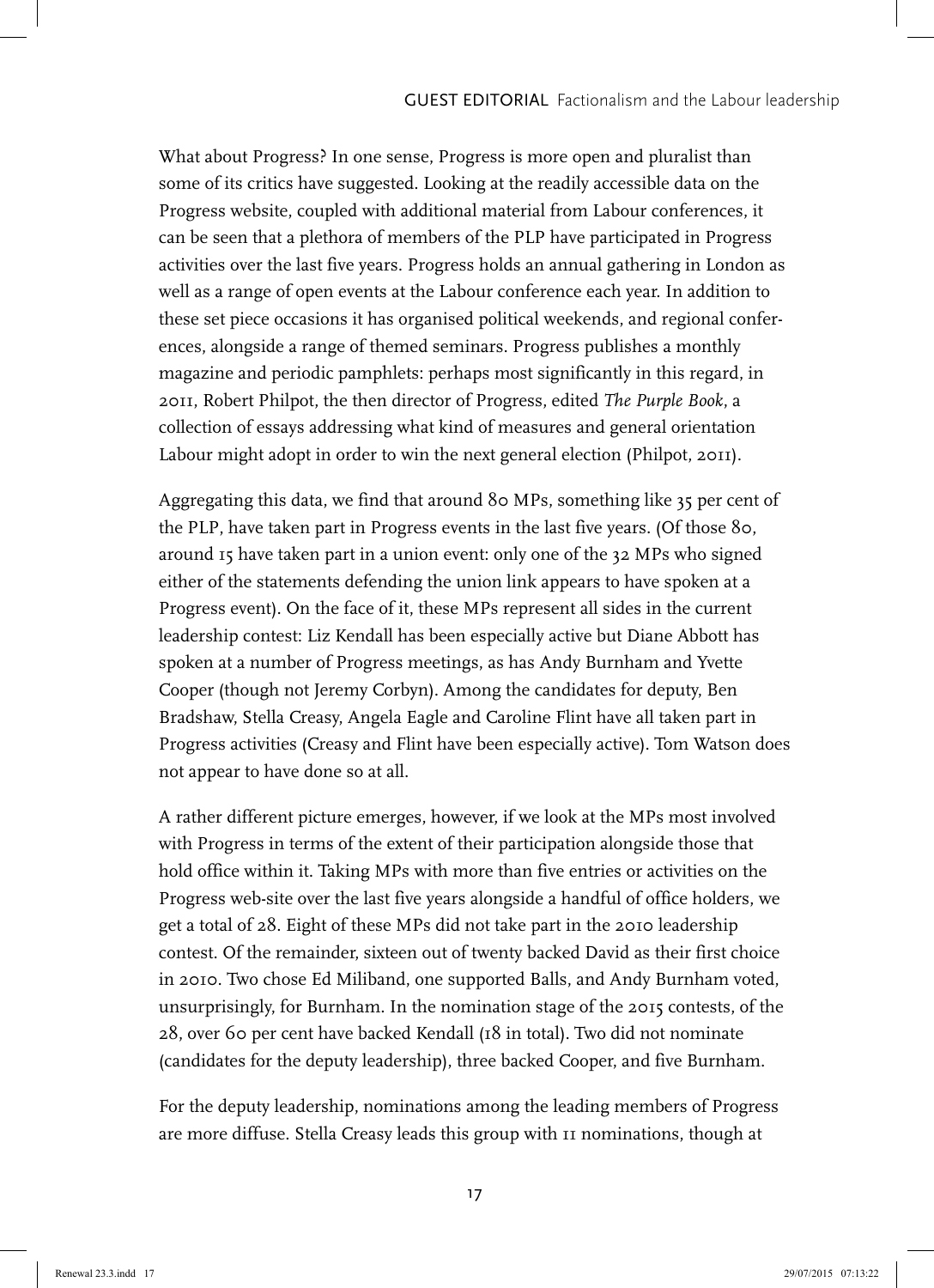least one of these came late. Caroline Flint is second with seven, Watson received support from six MPs, with Eagle and Bradshaw getting two and one each respectively (all three coming late in the process). Of those that nominated Kendall as leader, all went on to back either Creasy or Flint, with the exception of Kendall herself (who did not nominate) and Gloria De Piero and Nick Smith, both of whom backed Tom Watson for deputy (they were the only members of the PLP to choose such a combination). The lack of backing from senior figures in Progress may reflect one reason why Bradshaw, although identified as being on the right of the party, struggled to get on the ballot. These active Progress members split their support between Creasy and Flint. Bradshaw, who has had relatively little involvement with Progress, had to look elsewhere for nominations. Andy Burnham's participation in a relatively high number of Progress events looks slightly anomalous: a number of these contributions were at events directly related to his health portfolio in the shadow cabinet; some of the others were North-West based meetings.

#### **Conclusion**

In this article we have examined nominations by Labour MPs for the party's leadership and deputy leadership in 2015. We have compared these with the recorded first preference votes for the leadership in 2010 and we have looked for clusters across the endorsements for the elections in 2015. While we have focused on ideological issues, other analyses of such data would be possible. There is, for example, clearly a regional aspect to nominations: Andy Burnham has garnered much support in his home North-West while Yvette Cooper has picked up nominations from the Birmingham area (see Johnston et al., 2015b).

From the above discussion, we draw the following conclusions. First, we suggest that there is a broad degree of ideological consistency in the clusters that we have identified within the 2015 nominations. Nine MPs voted for Ed Balls in 2010 and then went on to nominate Cooper and Watson in 2015. 14 MPs voted for David Miliband and then endorsed Kendall and Flint while a further eight backed David Miliband and then went on to nominate Kendall and Creasy. In a PLP of 232, these are significant groupings. Our analysis of union donations to Constituency Labour Parties confirms the potential for an ideological divide within Labour, as does our analysis of MPs' activities within trade unions and within Progress. Although many commentators assume that the present ideological divisions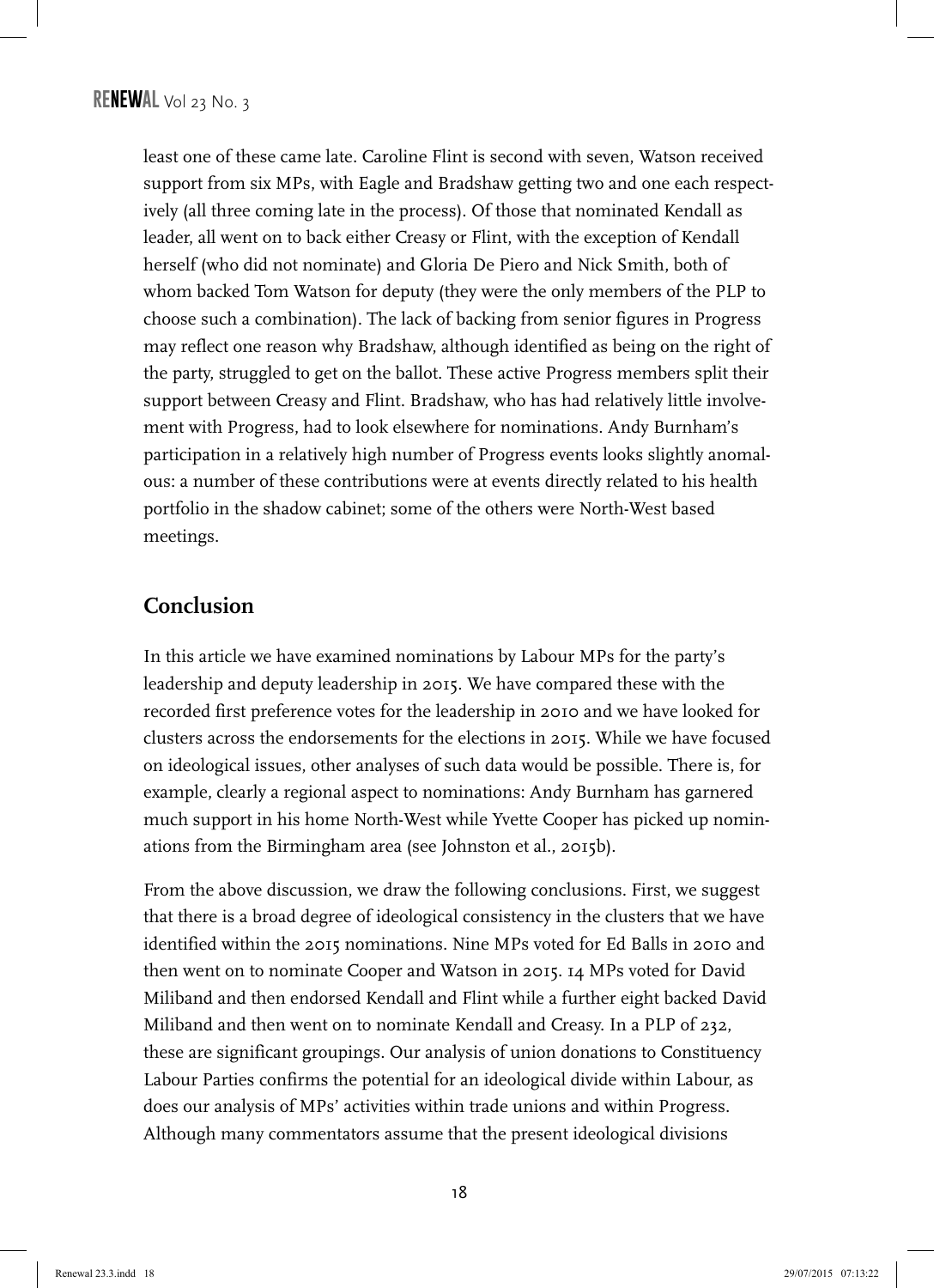within the PLP were clearly evident in the 2010 leadership contest, our analysis of factions amongst Labour MPs reveals a fundamental shift in the ideological landscape of the Parliamentary Labour Party since 2010. In fact, it was not immediately apparent that the 2010 leadership election indicated an ideological schism within the party (Pemberton and Wickham-Jones, 2013; see also Bale, 2015; Hasan and MacIntyre, 2012). Many MPs at that time ranked both David and Ed Miliband high within their preference orderings (and at the same time that party members voted for David Miliband as leader many within London voted for Ken Livingstone as Mayoral candidate). Pragmatism rather than ideology appeared to shape such contests. Since 2010 the apparent schism between David and Ed Miliband appears to have hardened into a more fundamental division.

Second, although the 'hard' left's candidate, Jeremy Corbyn, struggled to make the necessary threshold to be on the ballot paper, he did attract support from the handful of MPs remaining in the Commons who had voted for Dianne Abbott in 2010 alongside a group of new members of the PLP. Although the Campaign Group of MPs, greatly reduced in size from what was once the case, is organised on loose lines, these nominations indicate the existence of a 'hard' left group, albeit small within the PLP. In May 2015, ten new MPs wrote to the *Guardian* calling for an alternative to austerity: seven went on to nominate Corbyn (though three of these were delivered just before the deadline) and three backed Burnham (Burgon et al., 2015). Of those writing to the *New Statesman*, twelve backed Corbyn (Lavery et al., 2015).

Third, the pattern of support tracked from votes for David Miliband to nominations for Liz Kendall as leader and for Caroline Flint and Stella Creasy as deputy reveals a strong cluster on the ideological right of the PLP. The number of nominations does not indicate that such a grouping enjoys majority support among the PLP. It does suggest, however, that Labour is a factionalised party with an ideologically coherent minority grouping located on its right. Whether this grouping will continue to recruit new members in the future is uncertain. Indeed the candidates most associated with the party's right (Liz Kendall, Caroline Flint, and perhaps even Stella Creasy) have not done well attracting support from new MPs. This may reflect the old adage that MPs become de-radicalised and shift to the centre over time, or it may be representative of a lasting realignment within the PLP.

Fourth, Andy Burnham appears to have relocated himself successfully as a candidate with strong support from those who voted for Ed Miliband in 2010.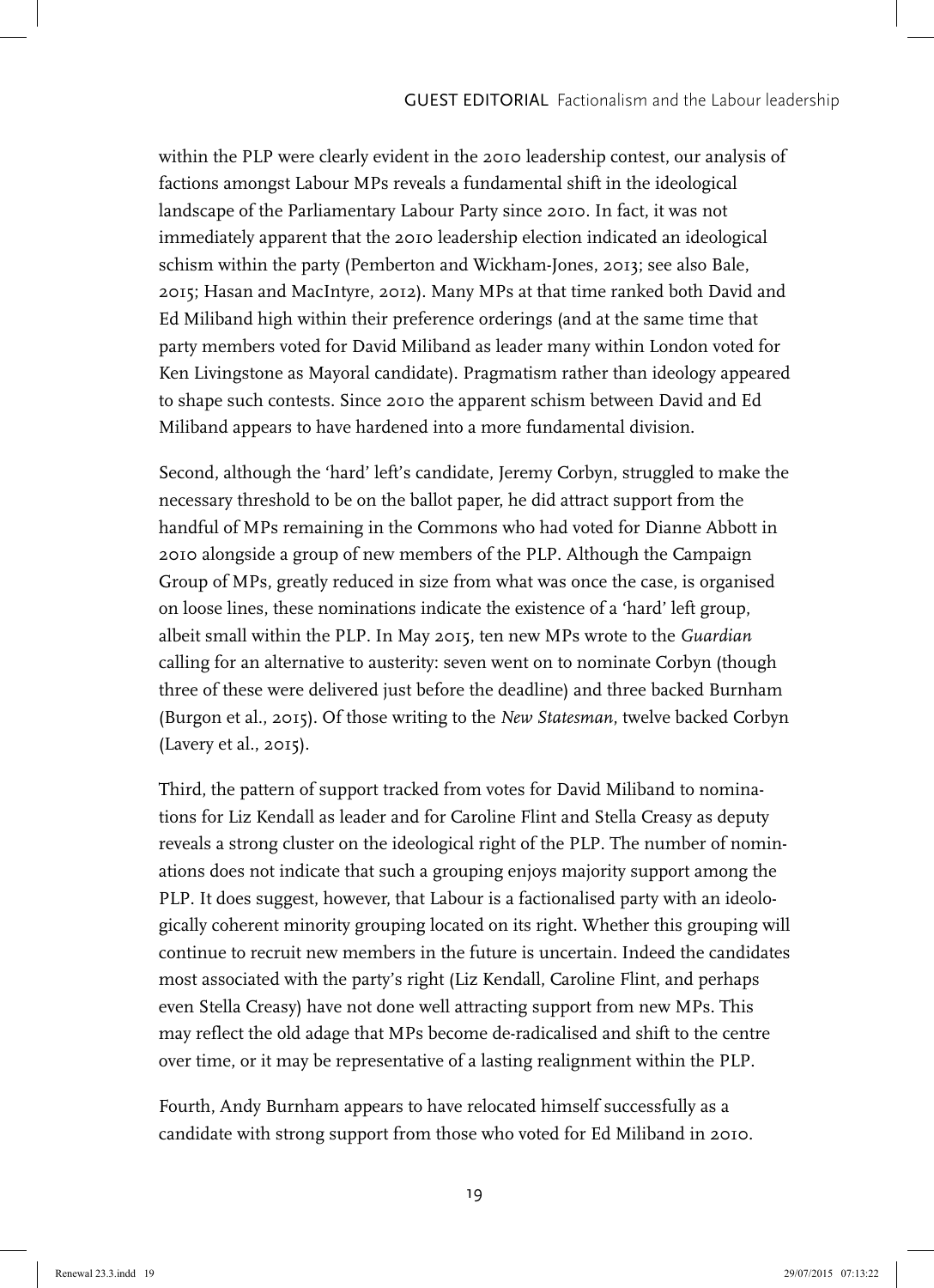With such an orientation he has attracted considerable support from MPs backed by the trade unions and by Unite in particular. On 4 June 2015, Burnham declared a  $f_3$ ,000 donation from Unite to his CLP, going on to state that it was used to fund his general election campaign and not his bid for the Labour leadership (BBC, 2015). (Earlier Burnham had sought to place some distance between the trade unions and his leadership campaign, stating that he would take no contributions from them: Wintour and Mason, 2015).

None of this analysis is especially good news for the Labour Party. One of the key tasks of whoever is elected leader in September 2015 will be to unite the party around an agreed strategy that bonds its different elements together at the same time as appealing to sufficient numbers within the electorate to win the next general election. On the basis of the groupings emerging in the patterns of nominations, that is by no means a straightforward task. The candidates for the Labour leadership have articulated different ideological perspectives about how the party might best recover electorally and politically: these positions are indicative of different ideological alignments within the Parliamentary Labour Party and of factions with an institutional presence that may make them tenacious. The post-New Labour contest is only just beginning.

**Hugh Pemberton** is Reader in Contemporary British History in the Department of History at the University of Bristol.

**Mark Wickham-Jones** is Professor of Political Science in the School of Sociology, Politics and International Studies at the University of Bristol.

#### **References**

- Angell, R. (2015) 'Progressives want to mend, not end, the link', *LabourList* 26.5.2015, at http://labourlist.org/2015/05/progressives-want-to-mend-not-end-the-link/.
- Ashley, J. (2015) 'The last thing Labour needs now is a settling of scores', *Guardian* 18.6.2015. Bale, T. (2015) *Five Year Mission*, Oxford, OUP.
- BBC (2015) 'Burnham says Unite donation received before election', 29.6.2015, at http:// www.bbc.co.uk/news/uk-politics-33317948.
- Burgon, R., and nine other Labour MPs (2015) letter, *Guardian* 15.5.2015.
- Chakelian, A. (2015a) 'Who are the MPs running to be Labour's next leader?', *New Statesman* 29.5.2015, at http://www.newstatesman.com/politics/2015/05/who-are-mps-running-belabours-next-leader.
- Chakelian, A. (2015b) 'Who are the MPs competing to become Labour's deputy leader?', *New*